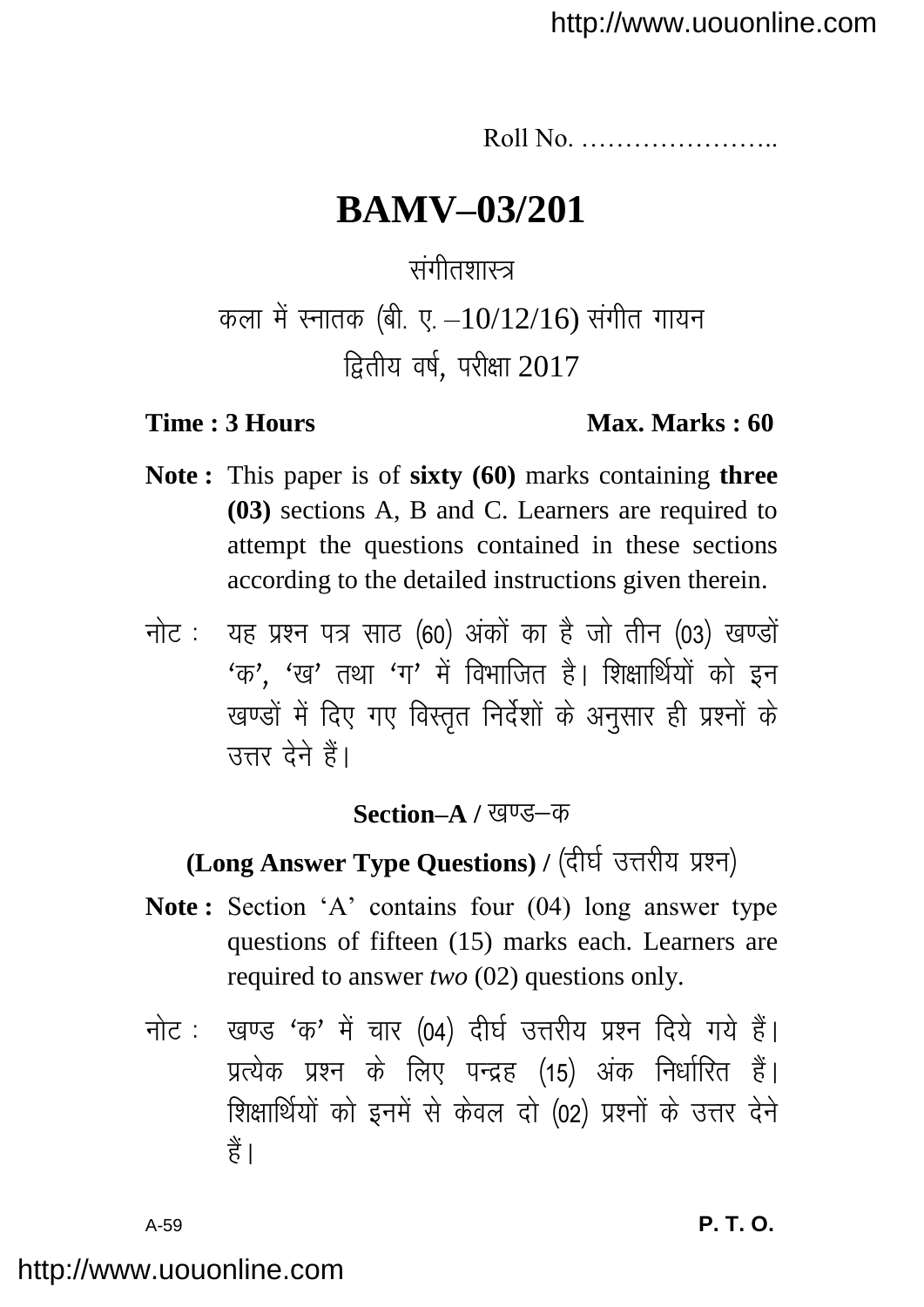- 1. Discuss on the historical development of Indian Music from Ancient to Medieval Period. प्राचीनकाल से मध्यकाल तक भारतीय संगीत के ऐतिहासिक विकास पर चर्चा कीजिए।
- 2. Write the notation of Vilambit Khayal in any *one* Raag of your syllabus with *two* Alap and *two* Tans. अपने पाठयक्रम के किसी एक राग के विलम्बित ख्याल की स्वरलिपि दो-दो आलाप व तानों सहित लिखिए।
- 3. Write about the life sketch and musical contribution of Ust. Amir Khan and Girija Devi. त्त अमीर खाँ तथा गिरिजा देवी का जीवन परिचय तथा सांगीतिक योगदान के विषय में लिखिए।
- 4. Express your views on any *one* of the following topic :
	- (i) Importance of music in human life
	- (ii) Employment and music

निम्नलिखित में से किसी एक पर अपने विचार व्यक्त कीजिए:

- $(i)$  मानव जीवन में संगीत का महत्व
- $(ii)$  रोजगार और संगीत

### **Section–B / खण्ड–ख**

# **(Short Answer Type Questions) / (लघु उत्तरीय प्रश्न)**

**Note :** Section "B" contains eight (08) short answer type questions of five (05) marks each. Learners are required to answer *four* (04) questions only.

A-59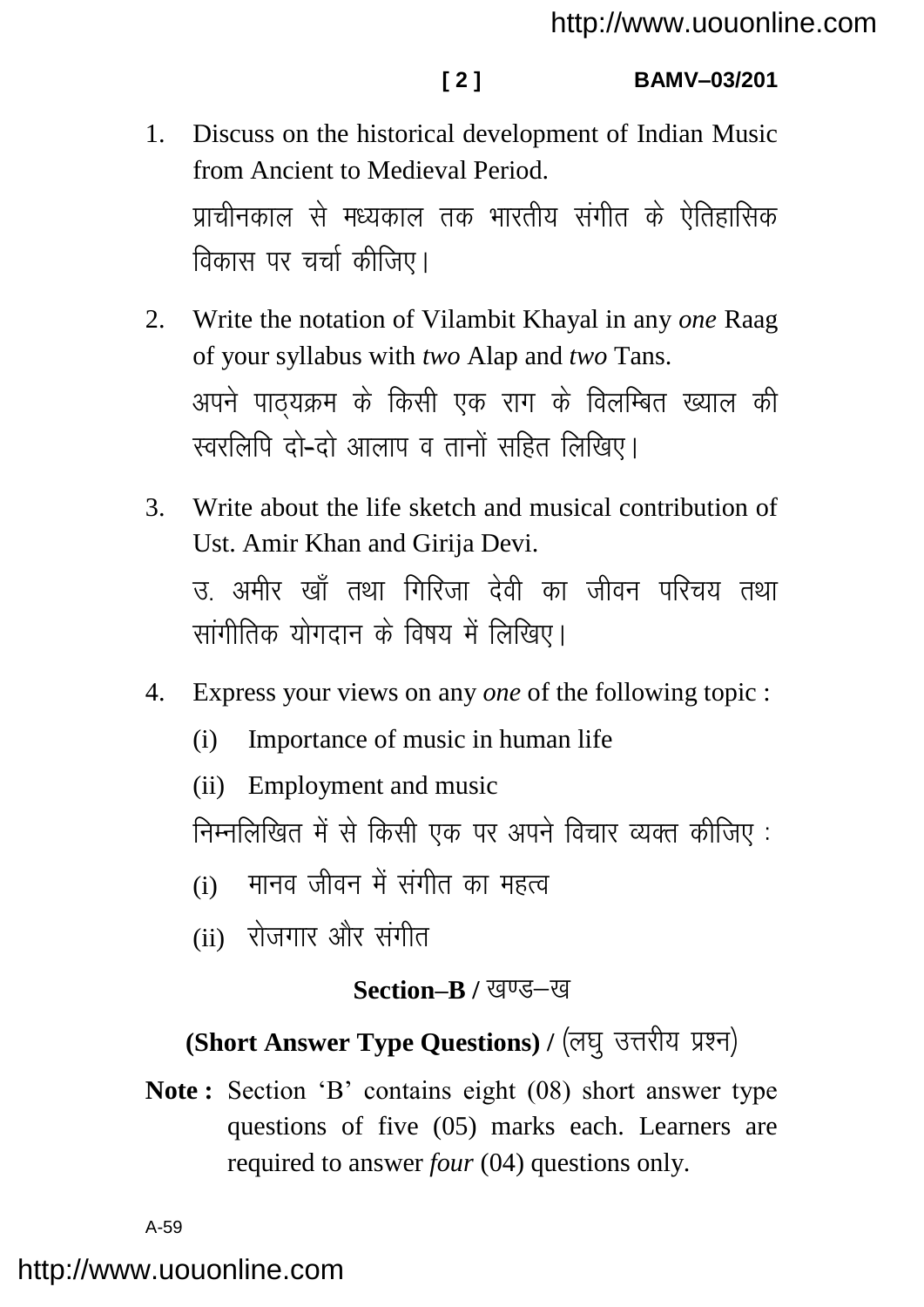**[ 3 ] BAMV–03/201**

- नोट: खण्ड 'ख' में आठ (08) लघु उत्तरीय प्रश्न दिये गये हैं। ं<br>प्रत्येक प्रश्न के लिए पाँच (05) अंक निर्धारित हैं। शिक्षार्थियों को इनमें से केवल चार (04) प्रश्नों के उत्तर देने  $\frac{3}{5}$
- 1. Write about the origin and development of Dhrupad. ध्रपद की उत्पत्ति एवं विकास के विषय में लिखिए।
- 2. What do you understand about Suddha, Parmel Praveshak and Sandhiprakash Raag. शुद्ध, परमेल प्रवेशक एवं संधिप्रकाश राग से आप क्या समझते  $\frac{3}{5}$  ?
- 3. Write short notes on the following :
	- (i) Naad
	- (ii) Jatigayan

निम्नलिखित पर संक्षिप्त टिप्पणियाँ लिखिए:

- $(i)$  नाद
- $(ii)$  जातिगायन
- 4. Write the introduction of Raag Desh with Aroh, Avroh and Pakad. राग देश का परिचय, आरोह, अवरोह तथा पकड सहित  $\widehat{R}$ रिवर ।
- 5. Sa Ga Sa, Ga Ma Pa, Ga Ma Ga Sa. Identify the rag and write the introduction with Aroh, Avroh and Pakad. सा ग सा, ग म प, ग म ग सा। राग को पहचान कर इसका परिचय आरोह, अवरोह एवं पकड सहित लिखिए।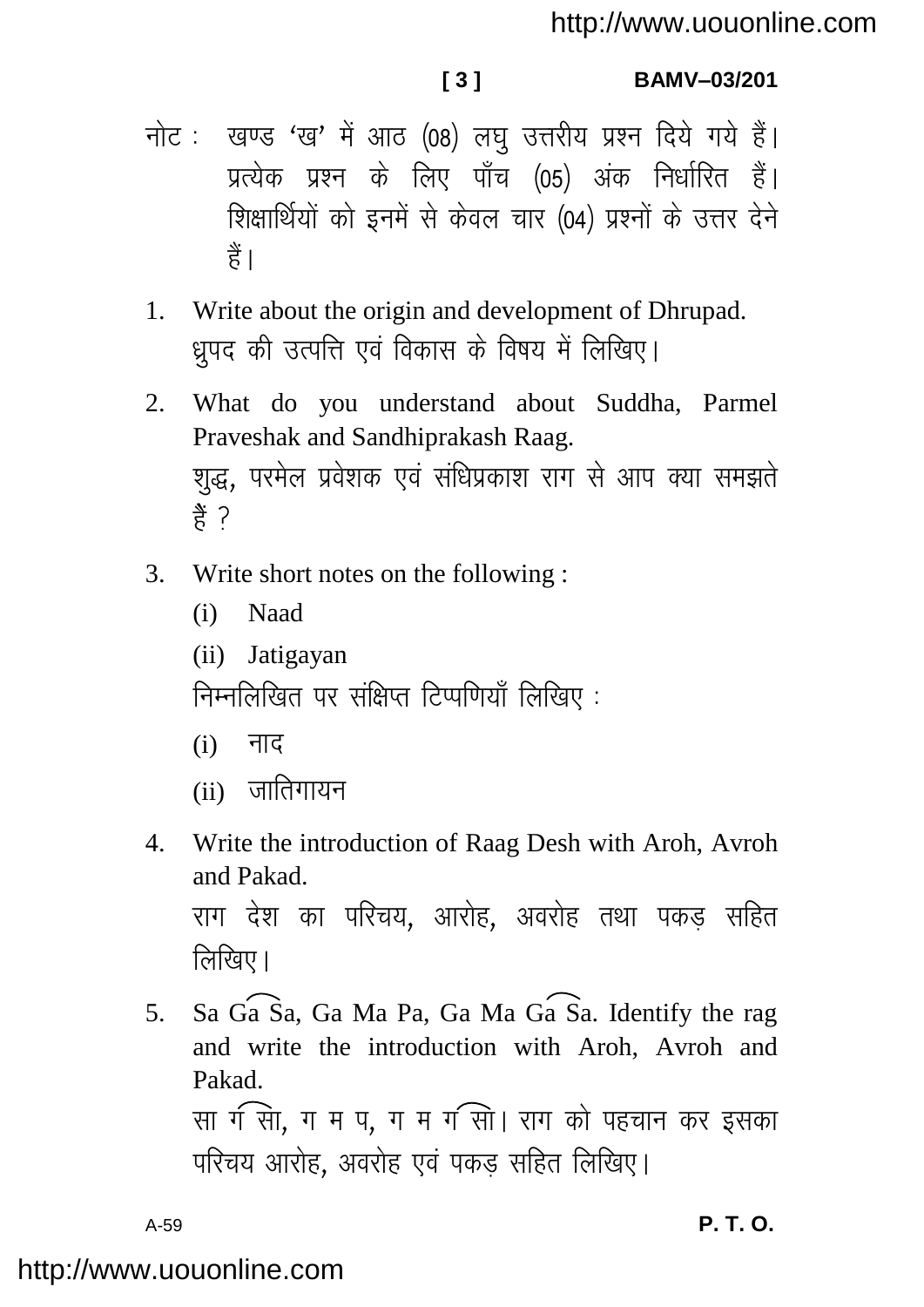**[ 4 ] BAMV–03/201**

6. Write the introduction and Theka of Roopak *or* Jhaptal with the Layakari of Dugun and Chaugun.

रूपक अथवा झपताल का परिचय एवं ठेका दगन व चौगन की लयकारी सहित लिखिए।

- 7. Write short notes on any *two* of the following :
	- (i) Sadra
	- (ii) Sargam Geet
	- (iii) Lakshan Geet
	- (iv) Gazal

निम्नलिखित में से किन्हीं दो पर संक्षिप्त टिप्पणियाँ लिखिए:

- $(i)$  सादरा
- $(i)$  सरगम गीत
- $(iii)$  लक्षण गीत
- $(iv)$  गजल
- 8. What do you know about Poorvangvadi and Uttarangvadi Raag ?

पर्वांगवादी तथा उत्तरांगवादी राग से आप क्या समझते हैं ?

## **Section–C / खण्ड–ग**

# **(Objective Type Questions) / (वस्तुनिष्ठ प्रश्न)**

Note: Section 'C' contains ten (10) objective type questions of one (01) mark each. All the questions of this section are compulsory.

A-59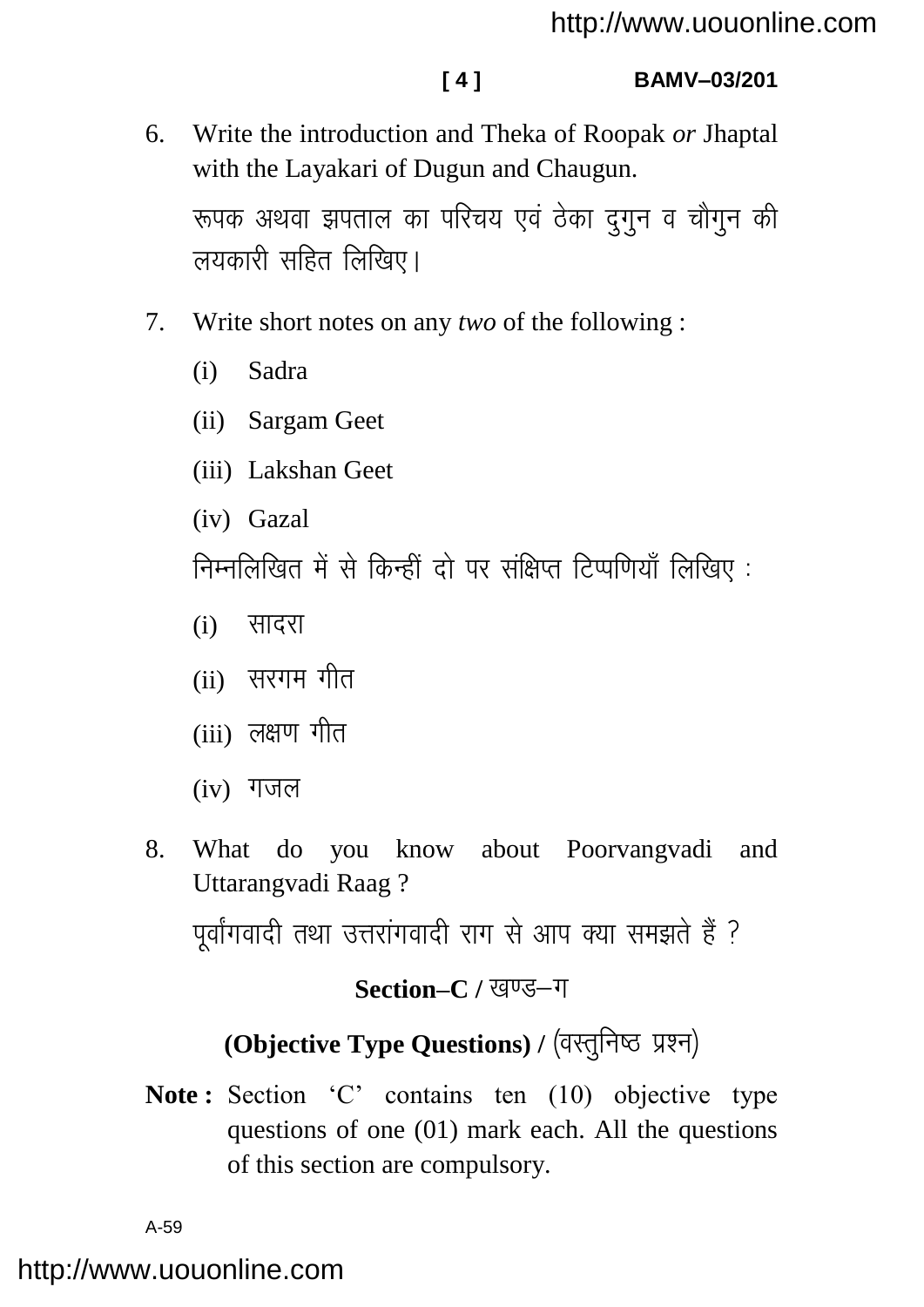### $151$

BAMV-03/201

नोट: खण्ड 'ग' में दस (10) वस्तुनिष्ठ प्रश्न दिये गये हैं। प्रत्येक प्रश्न के लिए एक (01) अंक निर्धारित है। इस खण्ड के सभी प्रश्न अनिवार्य हैं।

Fill in the blanks:

रिक्त स्थानों की पूर्ति कीजिए :

There are ..........matras and ........... Vibhag in Dhamar  $1_{-}$ Taal.

धमार ताल में """"""" मात्रा व """""""" विभाग होते हैं।

- ............ Taal is played with Thumari. 2.
- That of Raag Vibhag is .............. 3. राग विभाग '''''''''''''' थाट का है।
- Vadi and Samvadi of Raag Bageshree is ..........  $\overline{4}$ . राग बागेश्री का वादी एवं सम्वादी """"""" स्वर है।
- Kramik Pustak Malika is written by ................  $5<sub>1</sub>$ क्रमिक पुस्तक मलिका """""""" द्वारा लिखी गई है।

Indicate whether the following statements are True or False : इंगित कीजिए कि निम्नलिखित कथन सत्य हैं या असत्य :

| 6. The Thaat Raag Desh is Khamaj.   | (True/False)   |
|-------------------------------------|----------------|
| राग देश का थाट खमाज है।             | (सत्य / असत्य) |
| 7. Indian Music is melody based.    | (True/False)   |
| भारतीय संगीत मेलॉडी प्रधान होता है। | (सत्य / असत्य) |

 $A-59$ 

P. T. O.